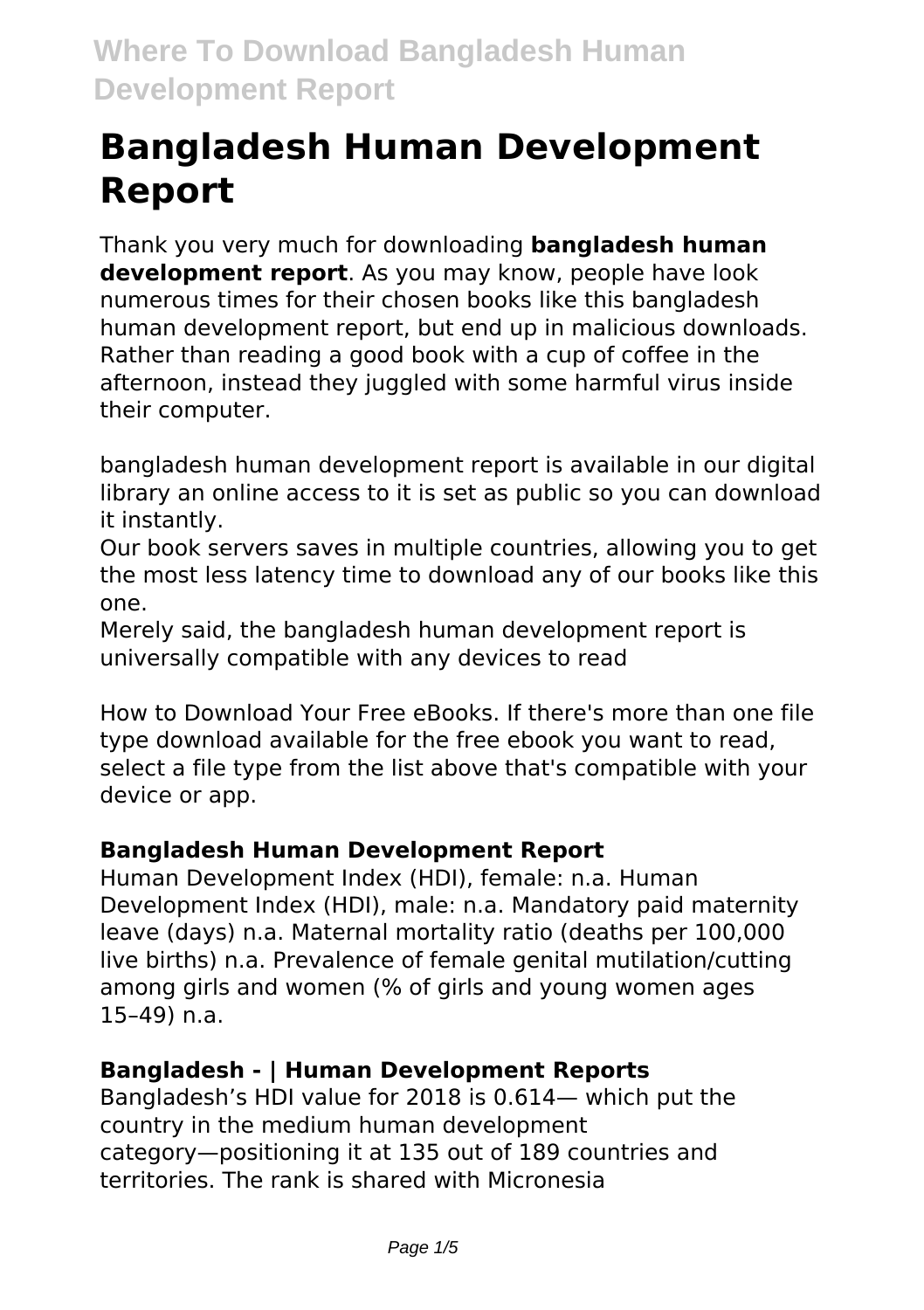#### **Bangladesh - Human Development Reports**

According to the report, Bangladesh's HDI value for 2018 is 0.614— which put the country in the medium human development category—positioning it at 135 out of 189 countries. Between 1990 and 2018, Bangladesh's HDI value increased from 0.388 to 0.614, an increase of 58.3 percent.

#### **Bangladesh moves up in UNDP Human Development Report ...**

The Human Development Index for Bangladesh published by the United Nations is a composite measure including life expectancy, educational attainment, and income level. It aims to measure not only incomes but life quality as well.

#### **Bangladesh Human development - data, chart ...**

Bangladesh has significantly reduced multidimensional poverty and made substantial progress towards achieving the Sustainable Development Goals (SDGs) by 2030, as 19 million people were lifted out of poverty in the country between 2014 and 2019, according to a UN report.

#### **Bangladesh reduces multidimensional poverty | Dhaka Tribune**

Explore human development data from around the world using the interactive tools below. Data presented here were used in the preparation of the 2019 Human Development Report "Beyond income, beyond averages, beyond today: Inequalities in human development in the 21st century", released on 9 December 2019.

#### **| Human Development Reports**

BANGLADESH HUMAN DEVELOPMENT REPORT 2000. An Overview of the Study Prepared by Bangladesh Institute of Development Studies (BIDS) for the Planning Division, Ministry of Planning, with Support from the United Nations Development Programme (UNDP) Bangladesh Institute of Development Studies (BIDS)

#### **Bangladesh Human Development Report 2000**

This is a list of regions of Bangladesh by Human Development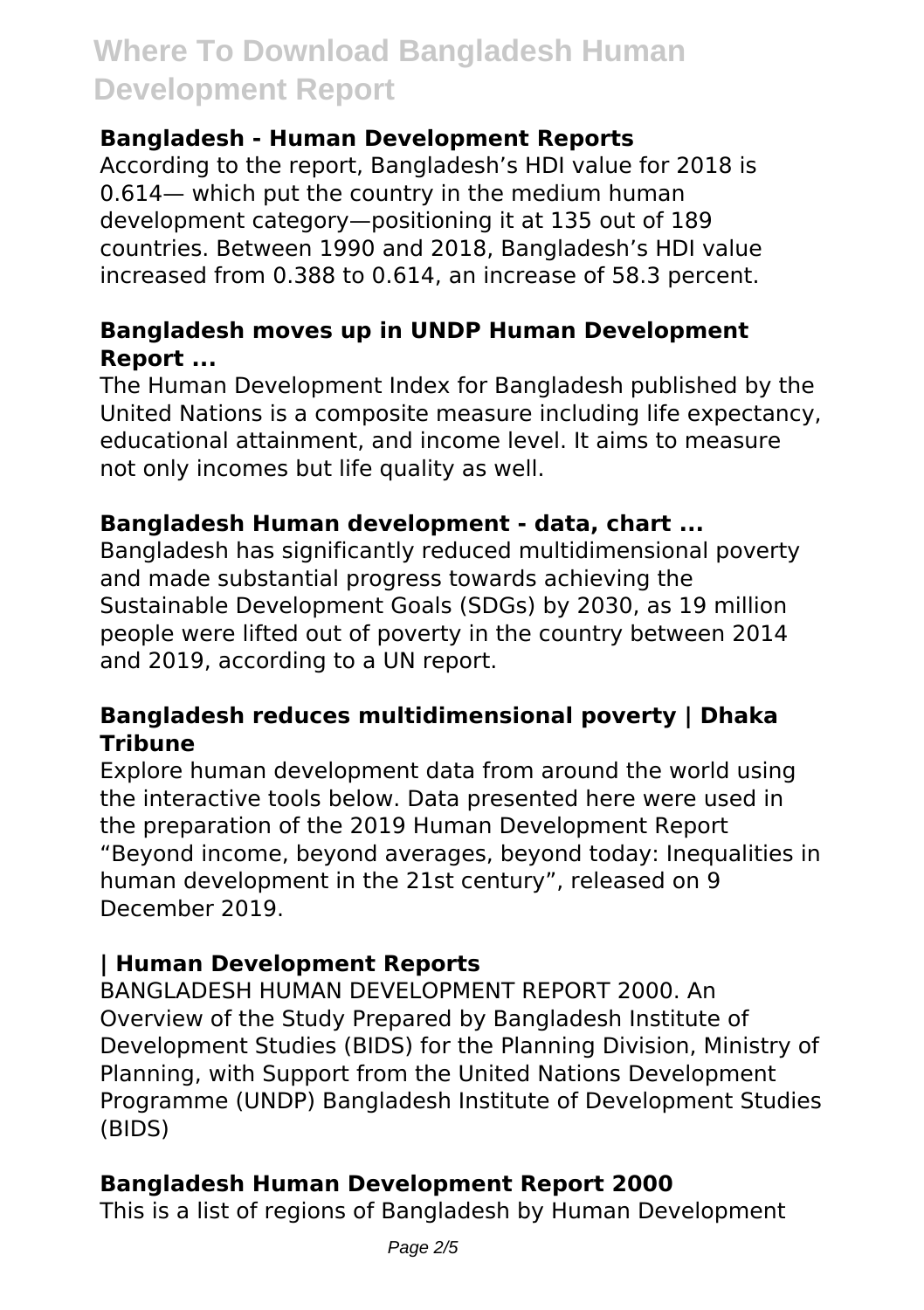Index as of 2018. List. Rank Regions (Districts) HDI (2018) Comparable countries (2018) Medium human development 1 Dhaka: 0.695 ...

#### **List of regions of Bangladesh by Human Development Index ...**

Human Development Report Office. Exploring inequalities in human development leads to five key messages. Disparities in human development remain widespread, despite achievements in reducing extreme deprivations. A new generation of inequalities is emerging, with divergence in enhanced capabilities, despite convergence in basic capabilities ...

## **UNDP | Human Development Report 2019**

The HDI simplifies and captures only part of what human development entails; it does not reflect on sustainability, inequalities, poverty, empowerment, etc. The 2016 Human Development Report introduced a set of dashboards including Sustainable Development Dashboard which focuses on sustainability in the environmental, economic and social realms.

#### **Human Development Reports | United Nations Development ...**

Bangladesh has moved three notches up to the 136th place among 189 countries in the Global Human Development Index (HDI) 2017, reports UNB quoting the Human Development Report (HDR) of the United Nations Development Programme (UNDP).

#### **Bangladesh moves 3 notches up in Human Development Index ...**

UNDP partners with people at all levels of society to help build nations though sustainable, innovative, and community-based development projects. Since 1972, UNDP and its partners have helped Bangladesh make critical advances in the areas of governance, poverty reduction, climate change and disaster resilience.

## **UNDP in Bangladesh**

In Bangladesh, numbers declined by 19 million between 2014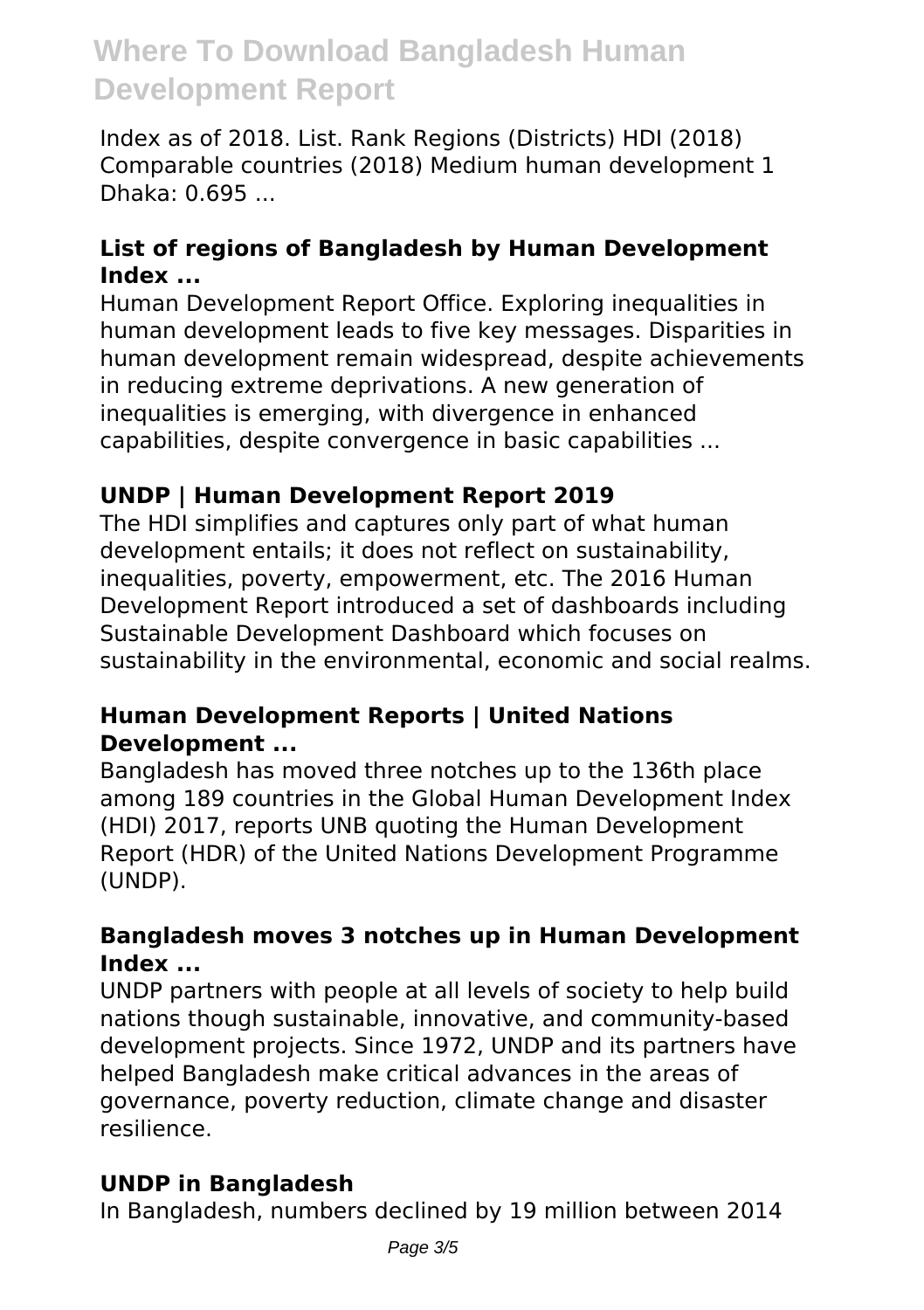and 2019. "COVID-19 is having a profound impact on the development landscape. But this data – from before the pandemic – is a message of hope. Past success stories on how to tackle the many ways people experience poverty in their daily lives, can show how to build back better and ...

#### **Progress against the multiple dimensions of poverty was ...**

Given the political sensibilities, a National Human Development Report (NHDR) may not be feasible and may not be even a priority in Bangladesh.

#### **Country Programme Evaluaiton - Bangladesh**

Manpower Available in Bangladesh: Experience & Capabilities Statement of the Management: Manpower Exported to the Countries: Category-wise Manpower Available: Recruitment Formalities: Recruitment Procedure: Departure Formalities: Recruitment Processing-Flowchart: Document Required for Recruitment-

#### **Welcome to Bangladesh Human Resources Development and ...**

In April, during the yearly bilateral human rights consultations, the EU raised concerns over reports of extrajudicial killings and enforced disappearances, urged Bangladesh to abide by its labor ...

## **World Report 2019: Bangladesh | Human Rights Watch**

Human Rights Watch | 350 Fifth Avenue, 34th Floor | New York, NY 10118-3299 USA | t 1.212.290.4700 Human Rights Watch is a 501(C)(3) nonprofit registered in the US under EIN: 13-2875808

# **Bangladesh | Country Page | World | Human Rights Watch**

According to a United Nations Development Programme report "Sewing Thoughts: How to Realize Human Development Gains in the Post-Quota World" Bangladesh has been able to offset a decline in European sales by cultivating new markets in the United States. "[In 2005] we had tremendous growth.

## **Economy of Bangladesh - Wikipedia**